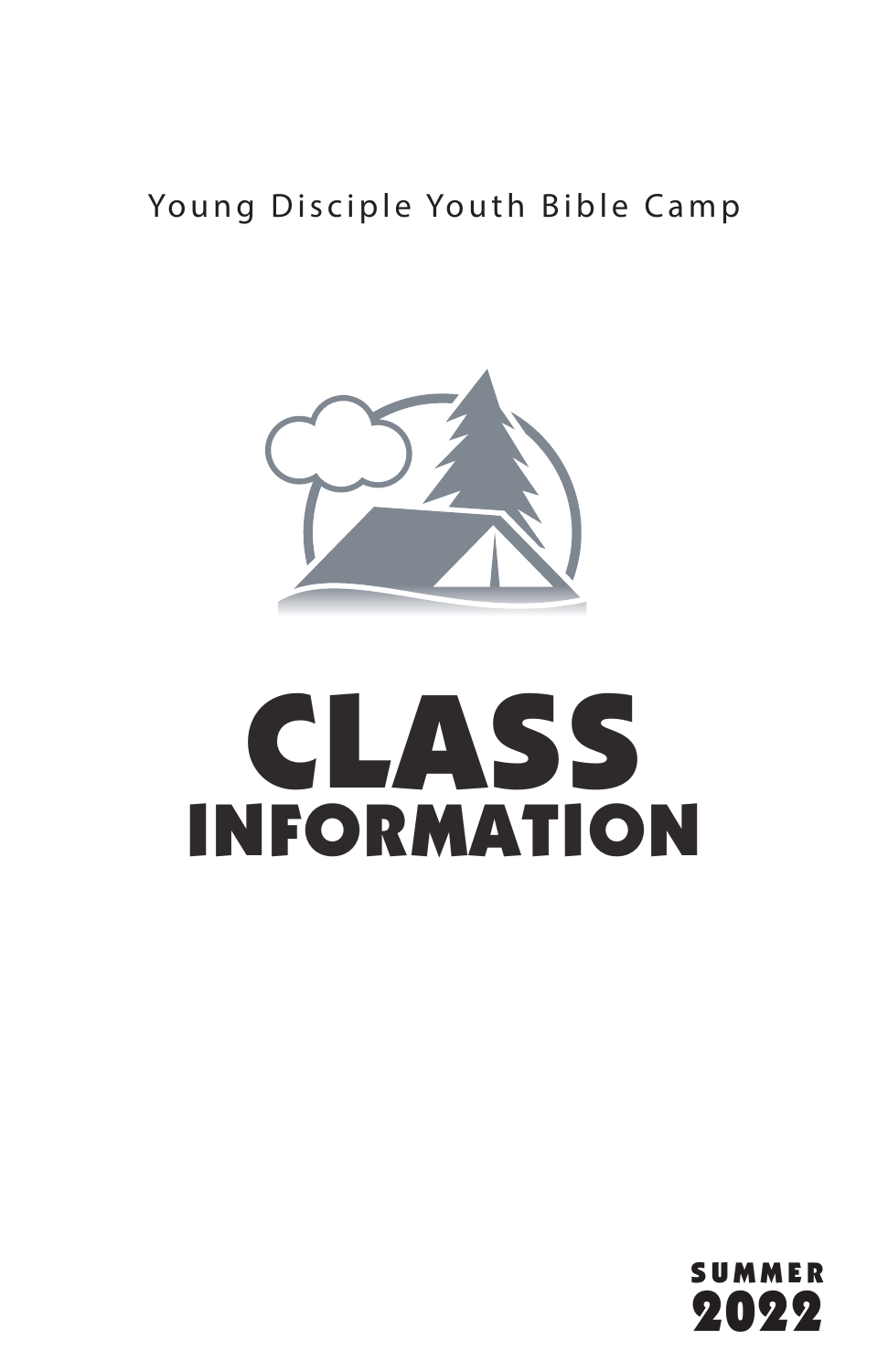

Dear Camper,

YD Camp is around the corner, and I'm very excited! It's going to be a wonderful year abundant with blessings and new experiences to share together.

Before you jump into reading the class descriptions, here's a quick overview of how class registration works. You will take three classes for the week you attend: one Lifeskills class, one Outreach class, and one Recreation class. Class registration codes will be sent out in order of the day we received your camp application, which means the camper who submitted their camp application first can start choosing classes first. Class space is limited, so we encourage you to sign up right away!

Be sure to read the class descriptions completely before selecting your classes. They will help you decide which classes you want to take and see what you need to bring for classes.

REGISTER ONLINE: Follow the link in the class registration email you will receive and use your class registration ID to select the classes you would like to take.

REGISTER BY MAIL: If you are unable to register online, you may reques<sup>t</sup> a Class Registration Sheet which will allow you to mail in your class selections. You will need to list your first, second, and third choices, and return the selection sheet promptly to the camp office.

If you have any questions, please contact the camp office. Phone: 509-722-4300 ex. 6303 Email: ydcamp@youngdisciple.org

Blessings!

dilienne Stafford

Camp Coordinator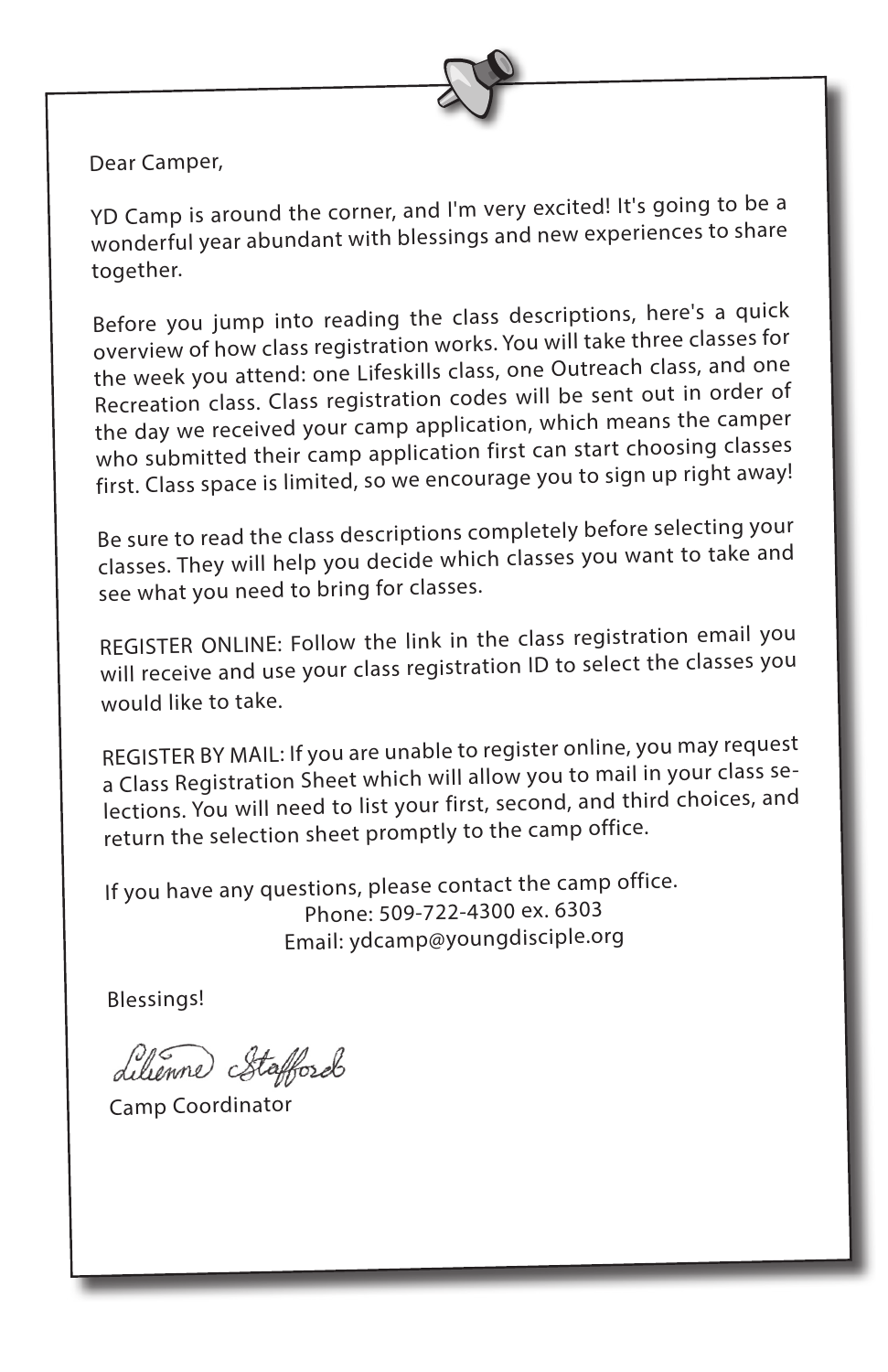

## CLASS DESCRIPTIONS

**How to Register for Classes:** You may select your classes online (recommended) or return a Class Registration Sheet by mail to the camp office.

**Camp Fees Due Date:** Regular camp fees were due June 14. All campers that have paid their camp fees will be eligible to register for classes. To make a payment over the phone, please contact the camp office.

**ME Prerequisites:** Classes marked with an asterisk (\*) qualify as prerequisite classes for the Young Disciple Mission Experience. The next Mission Experience is scheduled for April/May of 2024.

## Camp Week 1 LIFESKILLS CLASSES

**Beekeeping:** Have you ever wondered what it's like to take care of a hive of honeybees, and have your own supply of fresh honey? Would you like to learn about what goes on inside a hive, what equipment is needed for successful beekeeping, and how to extract your own honey? Even if you think bees are a little scary, this class will show you how easy beekeeping is, and just how gentle bees can be. **Instructor:**  Rob Norris.

**First Aid:** What would you do if you or someone around you had an accident or medical emergency? Then this just might be the class for you! This class is serious, but also seriously fun! You'll gain knowledge and skills you need to help save a life, maybe even your own. A few of the topics covered will include how to control major bleeding, splint and bandage, navigate common medical emergencies, and perform CPR. You will also have the opportunity to practice your knowledge during hands-on simulated emergencies. **Bring:** Sturdy clothes that you don't mind getting scuffed up or dirty; and for Friday, a pair of clothes you don't mind getting permanently stained. *Girls:* Skirt that allows full range of motion, or loose pants with a finger-tip length tunic. **Instructor:** Miles Stafford.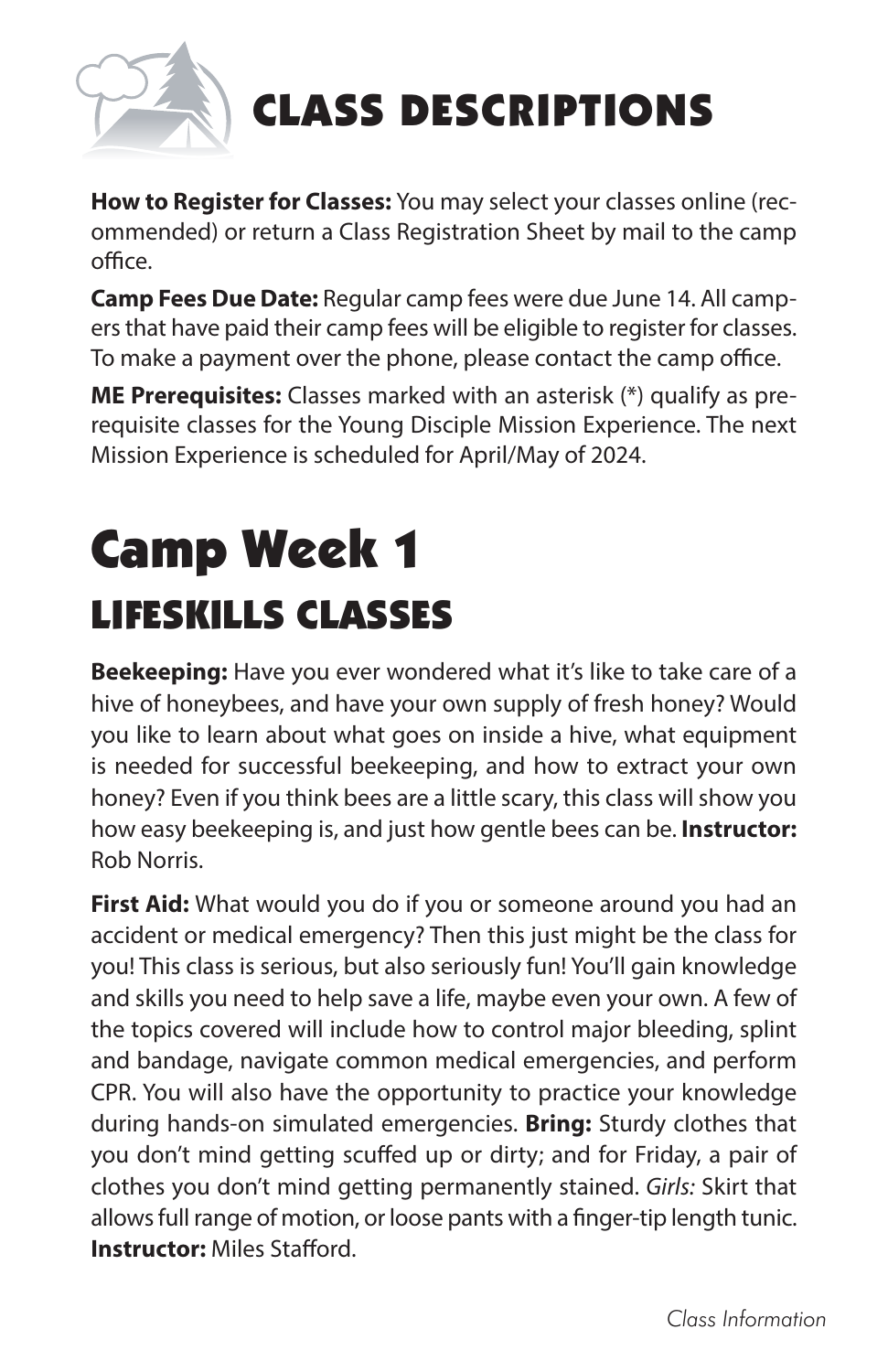**\*Homiletics:** Do your knees knock at the thought of standing up front? This class will help you gain confidence to proclaim the good news! In the course of the week, you'll gain experience and boldness as you learn techniques for giving Scripture and prayer and preparing and delivering a sermonette. **Bring:** Strong's Concordance, writing paper, pencil, and eraser. **Instructor:** David Morgan.

**\*Literature Evangelism:** You—yes, you—can be an effective colporteur! After practicing your skills in the classroom, you will go out into the community for some real door-to-door experience! Expect to earn some money and spread blessings! For girls age 13 and up and boys age 14 and up. **Advance preparation:** We will send a canvass for you to memorize before camp. **Bring:** Walking shoes and a sturdy bag for carrying books. **Instructor:** Eugene Prewitt.

**Medical Missionary Training:** Learn the laws of health and Christ's healing methods. Develop skills in basic massage, hydrotherapy, use of charcoal, poultices, oils, herbs and other natural remedies. This inspiring class will prepare you to work as gospel medical missionary sharing to people God's love by helping them heal physically and then giving the message of salvation. **Bring:** Notebook and pen or pencil. **Instructor:** Aprille Quijada.

**Backpacking Wilderness Survival:** Backpacking trips require careful planning, but sometimes things still do not go as planned! Learn the basics of preparing for a backpacking trip and how to use practical alternatives of nature's provision and simple equipment for firebuilding, shelter, food, and first aid. **Bring:** Sturdy footwear. *Girls:* Loose pants with a finger-tip length tunic for Thursday. **Instructor:**  Aubrey Ionashku.

#### OUTREACH CLASSES

**\*Bible Work:** From strangers to Bible studies! Listen to stories of real life experiences in Bible work: sharing God's word with complete strangers, giving Bible studies, and leading people to make decisions for Christ. You will learn how to give one-verse studies, drop off lessons, and share Bible truths using the chapters of Genesis and Daniel. **Instructor:** Annie Morgan.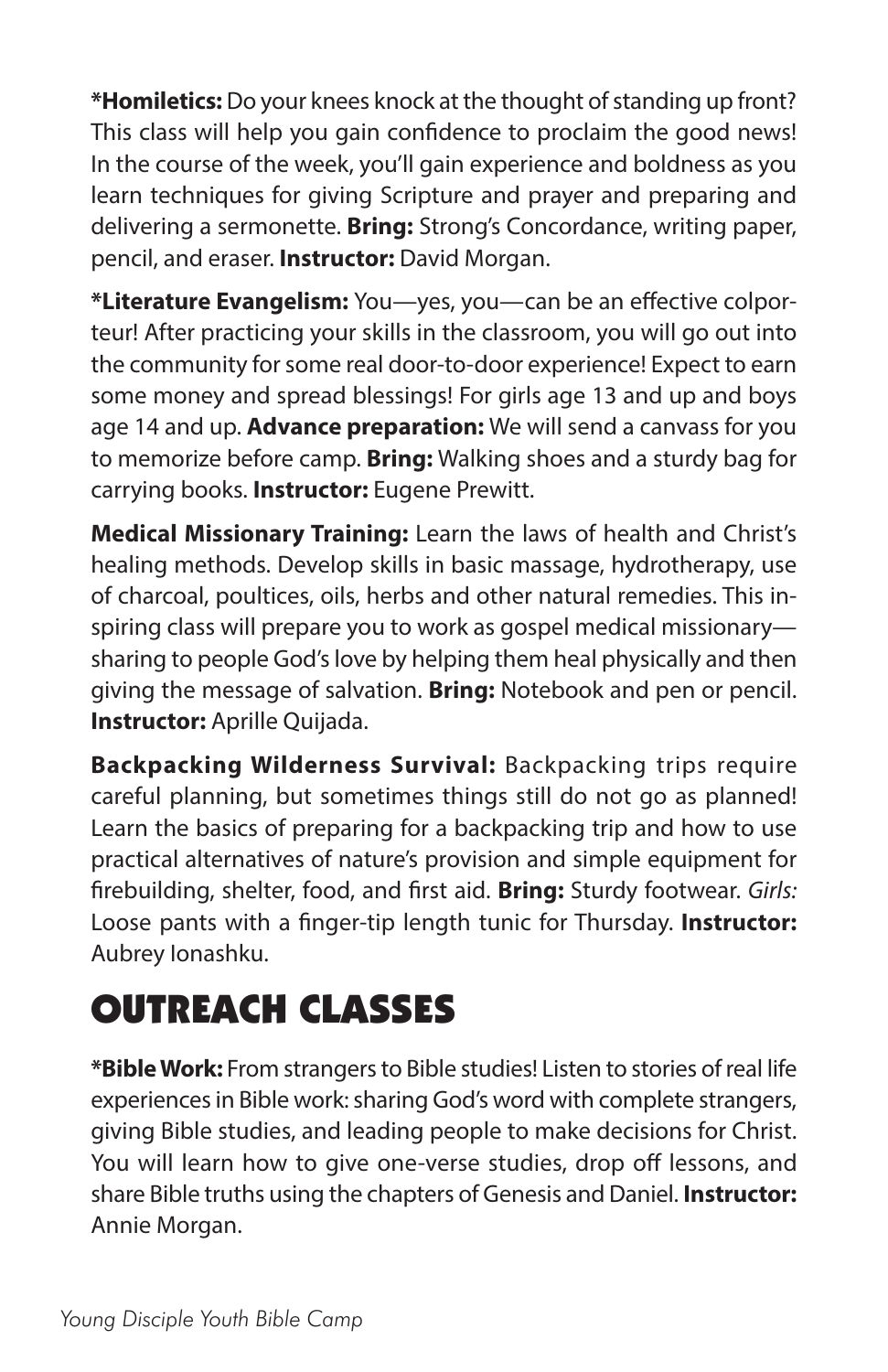**\*Child Evangelism:** Discover the joy of bringing the gospel to the most receptive audience: children! You'll discover ways to reach the minds and hearts of kids at home or in the mission field. Learn how to conduct a complete children's evangelistic series using YD's *Truth 4 Youth* evangelism program. Put your new skills to work in a Sabbath afternoon program for the local children. **Bring:** Notebook paper, pencil, and eraser. **Instructors:** Leorah Cox and Harmony Muehlhauser.

**Choir:** Over the course of the week, you'll learn several beautiful choir selections, which will be incorporated in a special musical program to be presented Sabbath afternoon. **Prerequisite:** Ability to sing on tune. **Instructor:** Tony Evert.

**\*Fire for Missions:** Have you ever dreamed of sharing the gospel as a missionary in a foreign land someday? Why wait for someday? You can begin right now! Learn about opportunities and challenges in the mission field, and do actual mission work from camp! This class will prepare you to make friends and share the gospel with people of other cultures and backgrounds, readying you for the special place where God will call you to serve Him in the future. **Instructor:** Eugene Prewitt.

**Orchestra:** Calling all musicians! Here is a wonderful opportunity to get together, polish your skills, and use them for God's glory. You'll practice and perfect several sacred orchestral selections to share on Sabbath. **Bring:** Your portable instrument and pencil. **Prerequisites:**  Ability to read music and to play an orchestra instrument. **Instructor:**  Benjamin Carpenter.

### RECREATION CLASSES

**Advanced Nature Observation:** Have you ever wanted to see more of what is going on around you out in nature? Do you want to increase your skills of observation? In this class we will explore many different ways to do just that including camouflage, trail cameras, and animal calling. We'll show you how to see without being seen, how to walk without making a sound, and how to think more like the creatures you want to see more (or less) of in the woods. **Instructor:** Rob Norris.

**All Things Soapmaking:** This clas will cover everything soap. You'll learn how to make your own soap recipes, make your own cold pro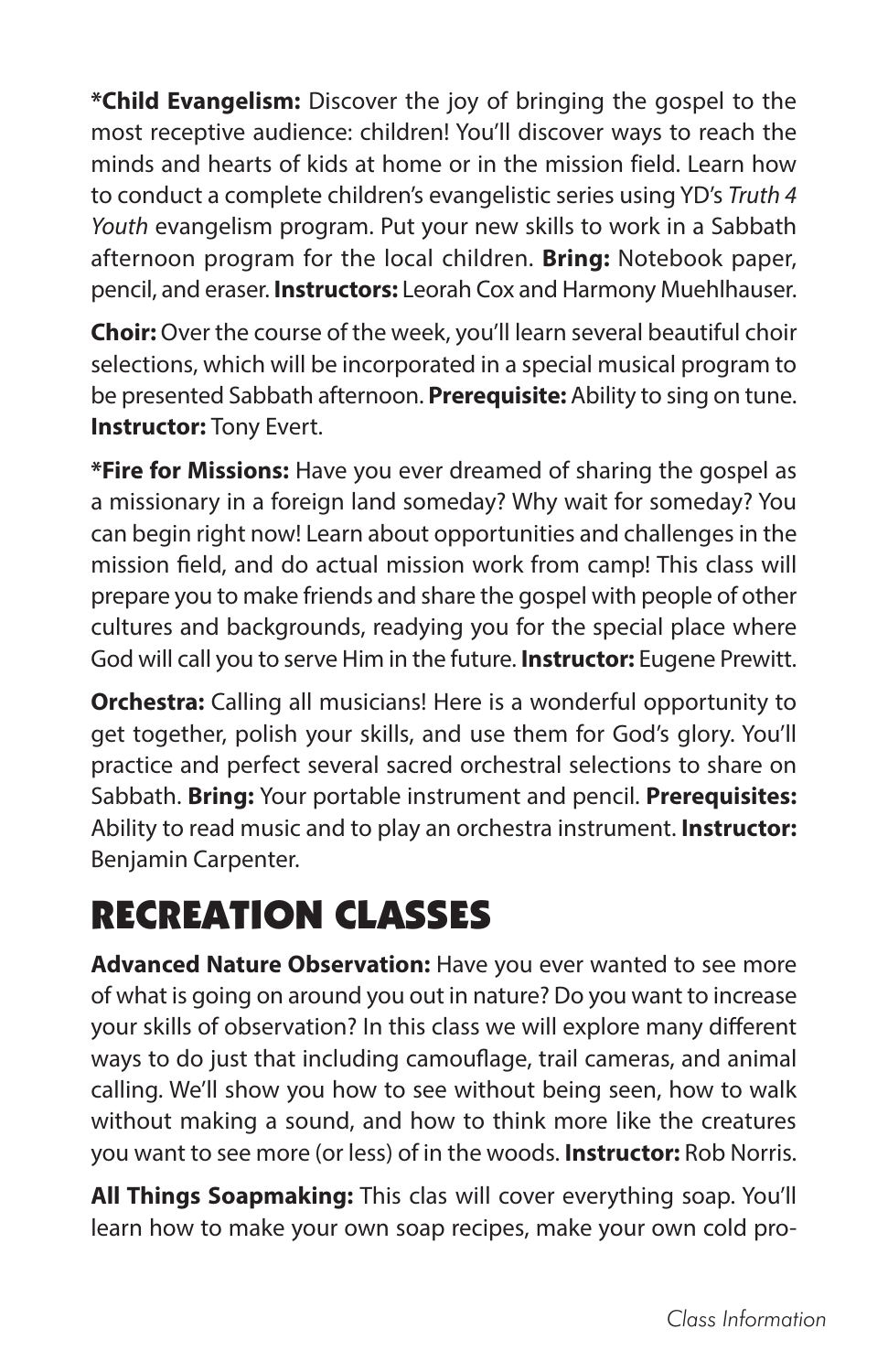cess soap, mold soap dough, and more! For ages 13 and up. **Bring:** Eye protection (goggles). **Class fee:** \$12. **Instructor:** Sylvia Evert.

**American Sign Language:** Would you like to learn how to introduce yourself to a deaf person? Have you ever wondered if the deaf have their own culture? Come learn basic signs, and experience American sign language and cultural awareness! *Optional:* Bring a small folder to keep track of handouts. **Instructor:** Sonya Wilson.

**Canoeing:** No summer would be complete without a paddle and a canoe! Instruction in strokes, maneuvers, and safety will have you skimming across beautiful Lake Roosevelt in no time. **What to wear:**  *Boys:* long T-shirt & knee-length shorts. *Girls:* fingertip-length shirt over knee-length shorts. **Prerequisite:** Ability to swim with assistance of a life jacket. **Instructor:** Benjamin Carpenter.

**Clay Creations:** Do you like arts & crafts? Then this class is for you! You'll learn how to make animals, boats, planes, figurines, and more in this class using oven-baked clay. You will be able to take all the creations you made back home. Use them as keychains for your backpack, instrument cases, and much more. Bring your imagination, because the sky's the limit to what you can do with clay! **Class fee:** \$12. **Instructor:**  Amedeo Rondon.

**Pursemaking:** Take home a new purse! Learn how to make a mediumsized purse, complete with inside pockets and a zipper. Several color options will be available. **Bring:** A pair of sharp sewing scissors and pins (put in checked luggage). *Optional:* Bring an electric sewing machine. **Class fee:** \$12. **Instructor:** Harmony Muehlhauser.

**Wilderness First Aid:** Have you ever felt helpless in the face of an emergency? What if the emergency happened in the woods, far from contact with others? Find out how you can help others who have been hurt, and what you can do to prevent injury and sickness. You'll get hands-on experience treating patients with simulated fractures, wounds, impaired breathing, and other emergencies. **Instructor:**  Rebecca Eller.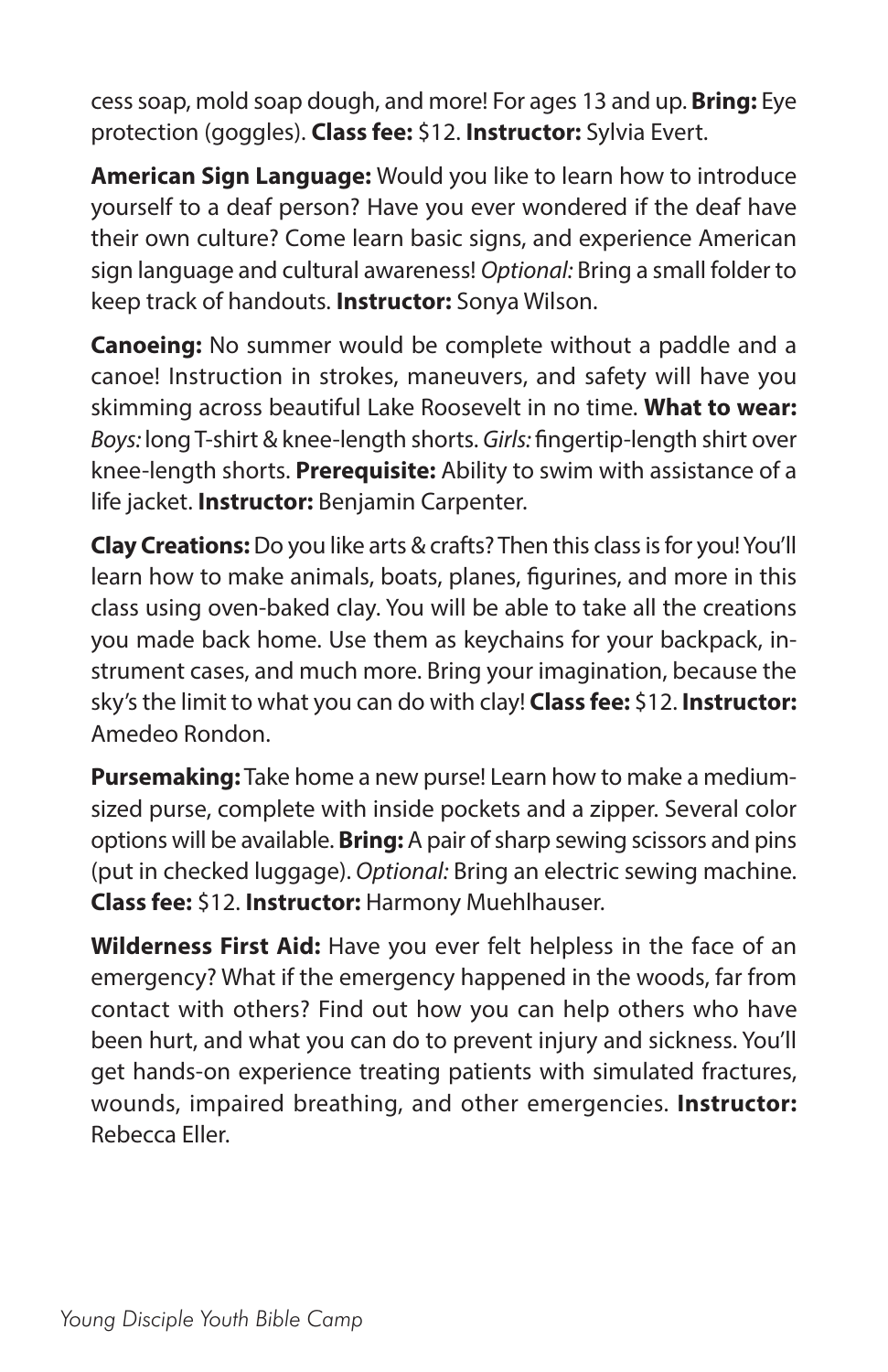## Camp Week 2 LIFESKILLS CLASSES

**Auto Mechanics:** Learn the basics of caring for a vehicle, from troubleshooting and maintenance to emergency procedures and pre-travel inspections. Class will cover fluids, leaks, tires, brakes, belts, hoses, electronics and more. **Bring:** Old clothes or coveralls. **Instructor:**  Samuel Hess.

**Creative Hymn Playing:** Can you play the piano, but don't know what to do with hymns to be able to play for church? This class will help you understand the chords in hymns and other songs and apply music theory in a practical way. You'll learn how to make up a lead sheet and play a beautiful arrangement from just the chords, and how to broaden the texture of a hymn by just looking at the notes in the hymnal. **Prerequisite:** Ability to play a simple hymn as written. **Instructor:**  Charolet James.

**First Aid:** What would you do if you or someone around you had an accident or medical emergency? Then this just might be the class for you! This class is serious, but also seriously fun! You'll gain knowledge and skills you need to help save a life, maybe even your own. A few of the topics covered will include how to control major bleeding, splint and bandage, navigate common medical emergencies, and perform CPR. You will also have the opportunity to practice your knowledge during hands-on simulated emergencies. **Bring:** Sturdy clothes that you don't mind getting scuffed up or dirty; and for Friday, a pair of clothes you don't mind getting permanently stained. *Girls:* Skirt that allows full range of motion, or loose pants with a finger-tip length tunic. **Instructor:** Miles Stafford.

**\*Literature Evangelism:** You—yes, you—can be an effective colporteur! After practicing your skills in the classroom, you will go out into the community for some real door-to-door experience! Expect to earn some money and spread blessings! For girls age 13 and up and boys age 14 and up. **Advance preparation:** We will send a canvass for you to memorize before camp. **Bring:** Walking shoes and a sturdy bag for carrying books. **Instructor:** Eugene Prewitt.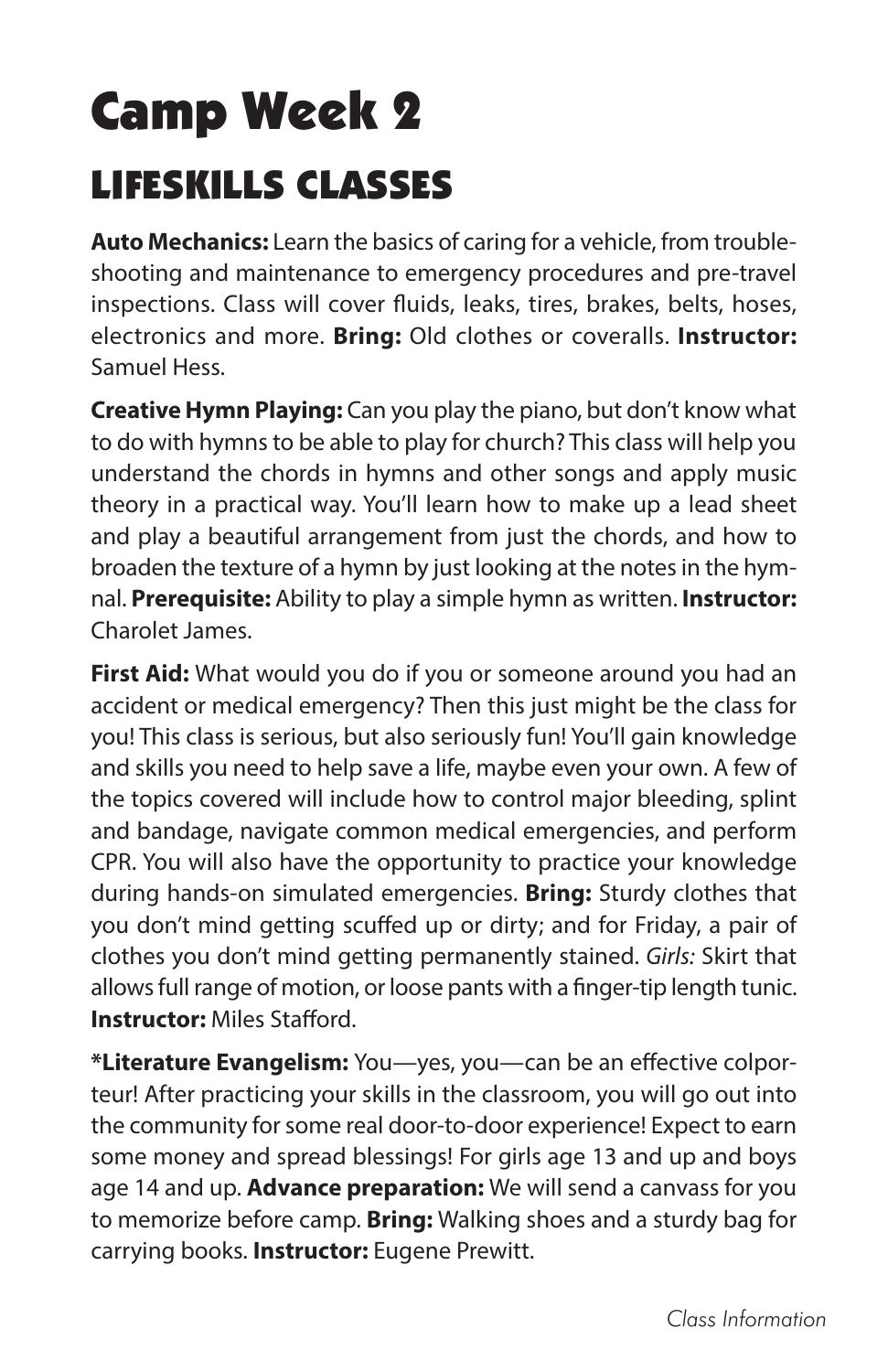**Midwifery:** Midwifery is one of the oldest professions. It's even mentioned in the Bible! What is it like to be a midwife? Explore what it takes to provide care to women throughout their lives in this introductory midwifery class. Learn important hands-on skills that will allow you to help a pregnant, laboring, new mom, or baby right away! For girls age 14 and up. **Instructor:** Yemina Lukens.

**Wilderness Survival:** Could you survive being lost or stranded in the wilderness? Learn techniques for surviving in the wild using simple equipment and nature's provisions. You'll learn about wilderness safety, wild edible plants, water procurement and purification, fire building, and shelter construction. **Bring:** Camp/pocket knife and sturdy footwear. **Instructor:** Rob Norris.

#### OUTREACH CLASSES

**\*Child Evangelism:** Discover the joy of bringing the gospel to the most receptive audience: children! You'll discover ways to reach the minds and hearts of kids at home or in the mission field. Learn how to conduct a complete children's evangelistic series using YD's *Truth 4 Youth* evangelism program. Put your new skills to work in a Sabbath afternoon program for the local children. **Bring:** Notebook paper, pencil, and eraser. **Instructors:** Leorah Cox and Harmony Muehlhauser.

**Choir:** Over the course of the week, you'll learn several beautiful choir selections, which will be incorporated in a special musical program to be presented Sabbath afternoon. **Prerequisite:** Ability to sing on tune. **Instructor:** Tony Evert.

**\*Fire for Missions:** Have you ever dreamed of sharing the gospel as a missionary in a foreign land someday? Why wait for someday? You can begin right now! Learn about opportunities and challenges in the mission field, and do actual mission work from camp! This class will prepare you to make friends and share the gospel with people of other cultures and backgrounds, readying you for the special place where God will call you to serve Him in the future. **Instructor:** Eugene Prewitt.

**Orchestra:** Calling all musicians! Here is a wonderful opportunity to get together, polish your skills, and use them for God's glory. You'll practice and perfect several sacred orchestral selections to share on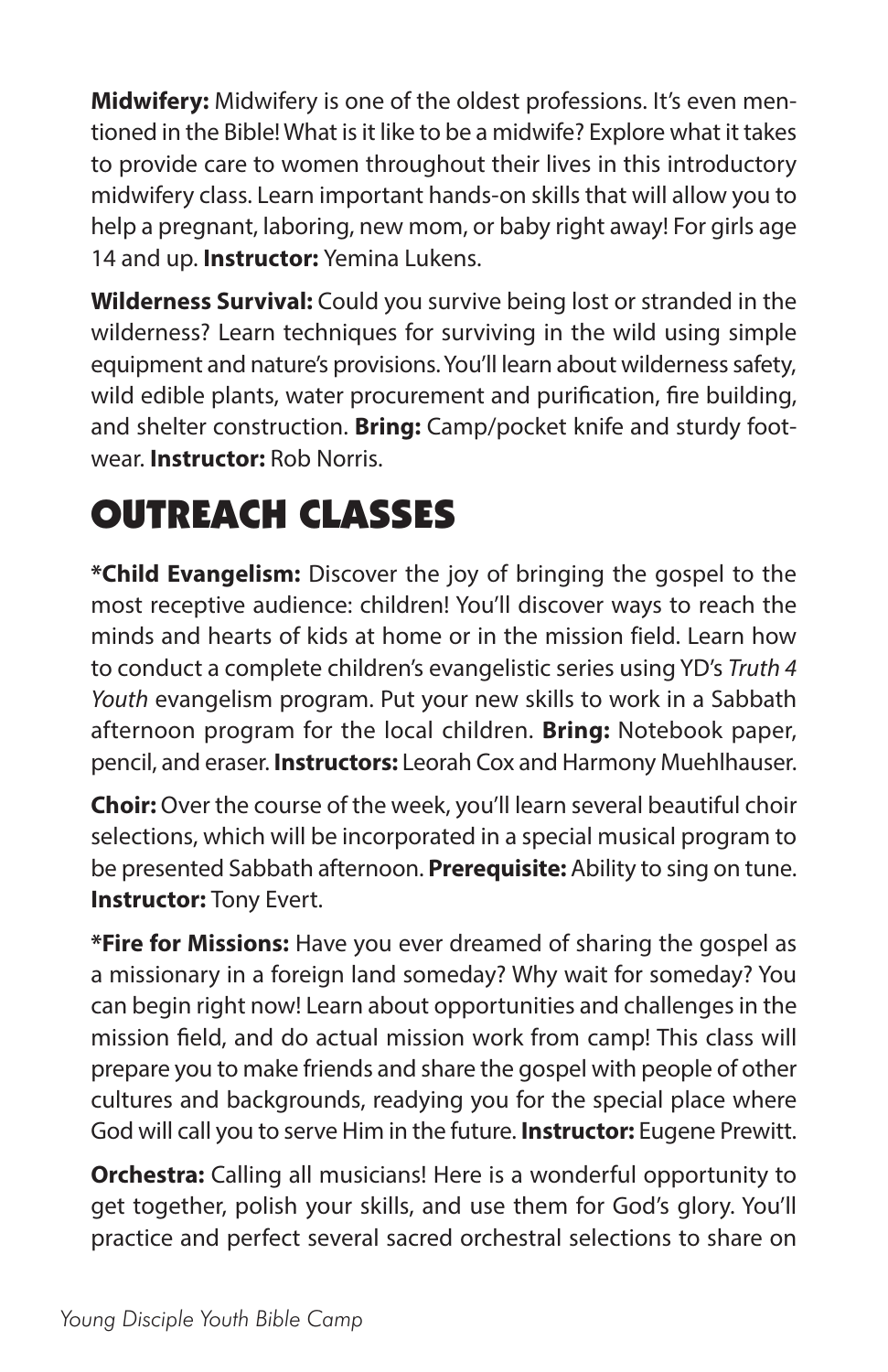Sabbath. **Bring:** Your portable instrument and pencil. **Prerequisites:**  Ability to read music and to play an orchestra instrument. **Instructor:**  Benjamin Carpenter.

#### RECREATION CLASSES

**Advanced Nature Observation:** Have you ever wanted to see more of what is going on around you out in nature? Do you want to increase your skills of observation? In this class we will explore many different ways to do just that including camouflage, trail cameras, and animal calling. We'll show you how to see without being seen, how to walk without making a sound, and how to think more like the creatures you want to see more (or less) of in the woods. **Instructor:** Rob Norris.

**Canoeing:** No summer would be complete without a paddle and a canoe! Instruction in strokes, maneuvers, and safety will have you skimming across beautiful Lake Roosevelt in no time. **What to wear:**  *Boys:* long T-shirt & knee-length shorts. *Girls:* fingertip-length shirt over knee-length shorts. **Prerequisite:** Ability to swim with assistance of a life jacket. **Instructor:** Benjamin Carpenter.

**Drilling & Marching:** Have a great time learning to keep in step with the team! At the end of the week, team members will present a special demonstration to the entire camp. **Bring:** Sturdy shoes that will not impede turning on toes (No sandals, please!) Khaki pants for boys, or khaki skirt for girls. *If possible:* Brown or khaki t-shirt for demonstration on Sunday morning. **Instructor:** D.K. Kim.

**Firebuilding:** In this class, you'll learn and practice how to lay several different types of fires, safely make wood shavings and fuzz sticks, correctly and safely cut and split firewood, and even be able to start a fire on a rainy day or in the snow. For ages 13 and up. **Bring:** Camp/pocket knife for shaving wood. **Instructor:** Jeriel Chaparro.

**Pursemaking:** Take home a new purse! Learn how to make a mediumsized purse, complete with inside pockets and a zipper. Several color options will be available. **Bring:** A pair of sharp sewing scissors and pins (put in checked luggage). *Optional:* Bring an electric sewing machine. **Class fee:** \$12. **Instructor:** Harmony Muehlhauser.